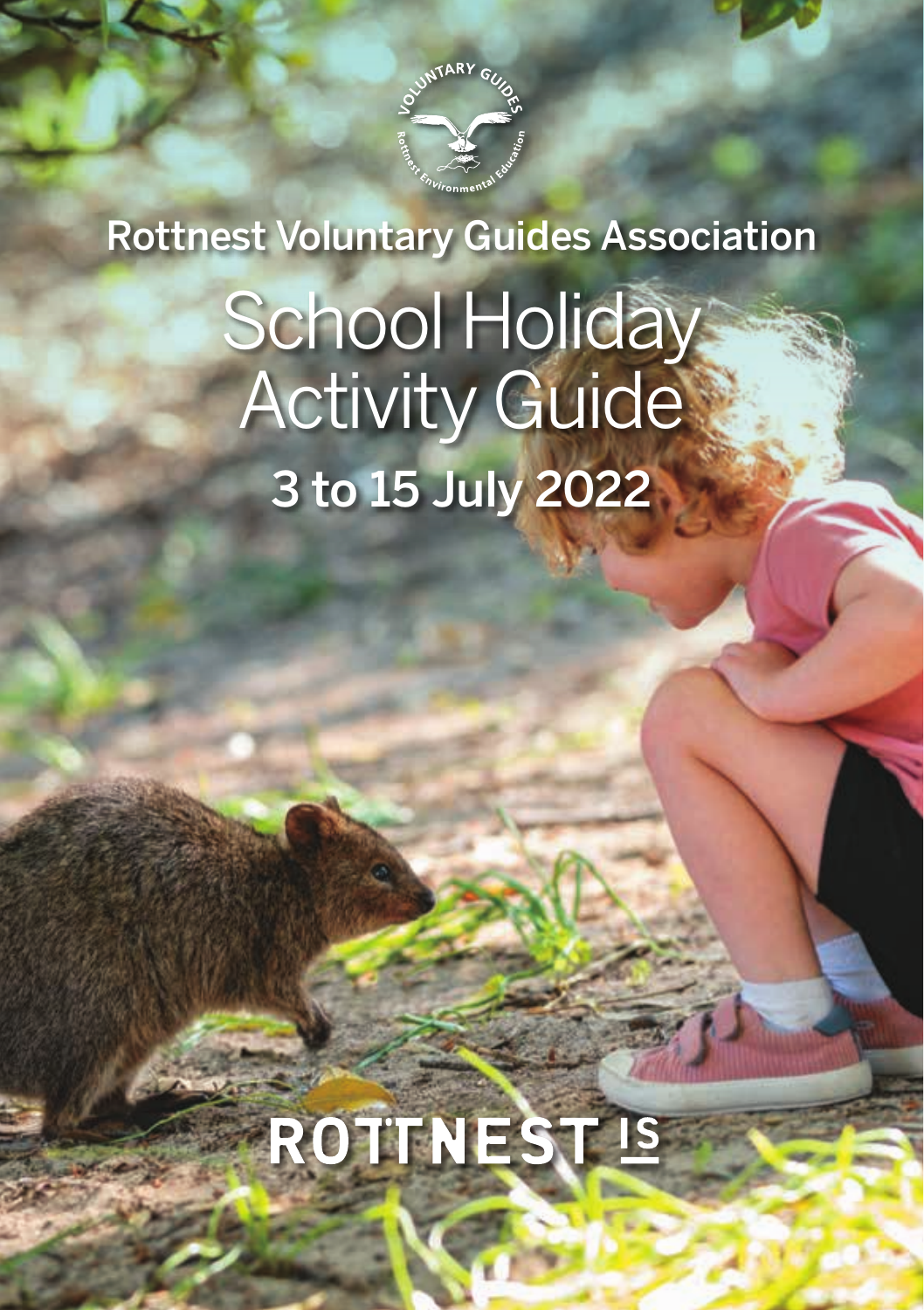## School Holiday Activities

The Rottnest Voluntary Guides Association (RVGA) is pleased to offer a program packed full of fun these school holidays. There is something for every member of the family to enjoy. Unless otherwise noted, all activities are free, suitable for all ages, and last approximately one hour.

Tickets are required for the Family Quiz Night. On the island, tickets are only available at the RVGA Information Booth next to the Salt Store. Alternatively, purchase your tickets before arriving by emailing **holidayguiding@rvga.asn.au**.

To participate in all other activities simply visit the location listed on the timetable and look out for the yellow shirt.

#### What to bring

Bring a water bottle, hat, sunscreen, and closed-in shoes, and if you're joining any of the evening activities, be sure to bring a torch. And don't forget your camera.

For the complete program of daily activities provided by the RVGA, see the information boards outside of the Salt Store or talk to a guide at the Information Booth.

#### Beach Discovery

This activity is for the budding marine biologists. Join us as we explore the beach, collecting and discovering secrets of the sea.

#### Behind the Scenes

Ever wondered what makes Rotto tick? This is your chance to find out. Join us for a guided bike hike, departing from the Salt Store and cycling approximately 4.5km through the Basin, Longreach and Geordie. Learn about Rottnest Island's inner workings.

Note: the full course takes approximately 1.5hrs. Please bring your own bike and don't forget your helmet.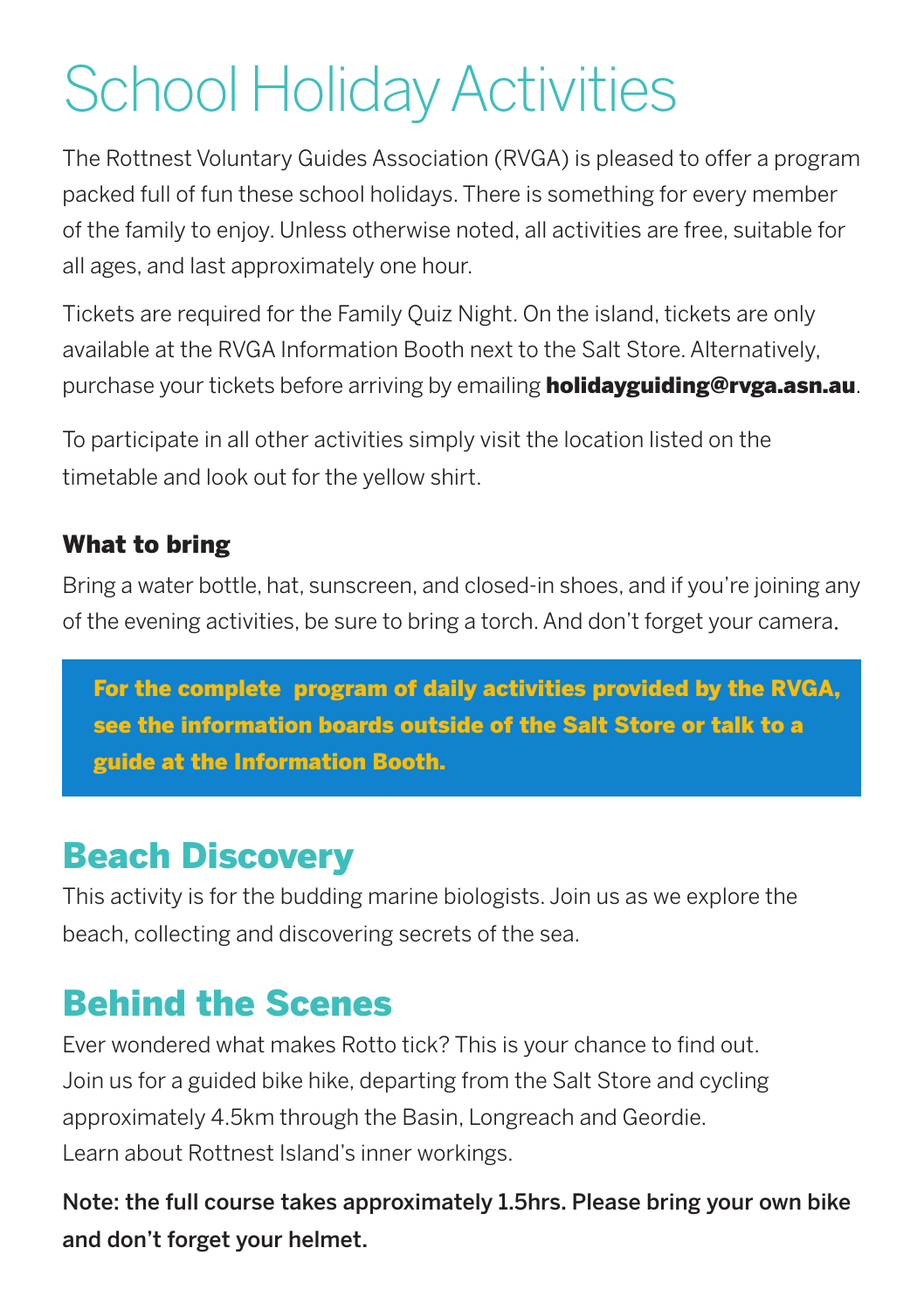## School Holiday Activity Timetable

|                                                             | <b>Sunday</b><br>3 & 10 July                                                                                                                                                                                                                                                                                                                                                                    | <b>Monday</b><br>4 & 11 July                                                                                              | <b>Tuesday</b><br>5 & 12 July                                                                 | <b>Wednesday</b><br>6 & 13 July                                                              | <b>Thursday</b><br>7 & 14 July                                                                | <b>Friday</b><br>8 & 15 July                                    |
|-------------------------------------------------------------|-------------------------------------------------------------------------------------------------------------------------------------------------------------------------------------------------------------------------------------------------------------------------------------------------------------------------------------------------------------------------------------------------|---------------------------------------------------------------------------------------------------------------------------|-----------------------------------------------------------------------------------------------|----------------------------------------------------------------------------------------------|-----------------------------------------------------------------------------------------------|-----------------------------------------------------------------|
| <b>9:30am</b>                                               |                                                                                                                                                                                                                                                                                                                                                                                                 | Quokka Tales<br>Museum Deck<br>behind the Bakery                                                                          | Quokka Tales<br>Museum Deck<br>behind the Bakery                                              | Quokka Tales<br>Museum Deck<br>behind the Bakery                                             | Quokka Tales<br>Museum Deck<br>behind the Bakery                                              | <b>Pirate Pete</b><br>Thomson Bay North<br><b>Beach Shelter</b> |
| 10:00am                                                     |                                                                                                                                                                                                                                                                                                                                                                                                 |                                                                                                                           |                                                                                               | <b>Sand Sculptures</b><br>Challenge<br>Thomson Bay beach<br>(near Hotel Jetty)               |                                                                                               |                                                                 |
| 10:30am                                                     |                                                                                                                                                                                                                                                                                                                                                                                                 | <b>Beach Discovery</b><br>Meet your guide at the<br>Geordie Bay Beach Shelter                                             | <b>What's Behind Geordie?</b><br>Meet your guide at the<br>Geordie Bay Mall                   |                                                                                              | <b>Behind the Scenes</b><br>Meet outside the Salt Store                                       |                                                                 |
| 10:30am                                                     |                                                                                                                                                                                                                                                                                                                                                                                                 | <b>Bickley Battery Walk</b><br>Meet your guide at the<br>Gun Barrel at<br>Kingstown Barracks                              | <b>Beach Discovery</b><br>Meet your guide at the<br>Thomson Bay North<br><b>Beach Shelter</b> | <b>Bickley Battery Walk</b><br>Meet your guide at the<br>Gun Barrel at<br>Kingstown Barracks | <b>Beach Discovery</b><br>Meet your guide at the<br>Thomson Bay North<br><b>Beach Shelter</b> |                                                                 |
| 12:30pm to<br><b>3:00pm</b>                                 |                                                                                                                                                                                                                                                                                                                                                                                                 | ★ Ticket Sales: Buy your tickets for the Family Quiz Night<br>at the Guides' Information Booth (next to the Salt Store) ★ |                                                                                               |                                                                                              |                                                                                               |                                                                 |
| 3:30pm                                                      |                                                                                                                                                                                                                                                                                                                                                                                                 | <b>Birds and Beasts</b><br>of Rottnest<br>Meet your guide outside<br>the Salt Store                                       | <b>Birds and Beasts</b><br>of Rottnest<br>Meet your guide outside<br>the Salt Store           | <b>Birds and Beasts</b><br>of Rottnest<br>Meet your guide outside<br>the Salt Store          | <b>Birds and Beasts</b><br>of Rottnest<br>Meet your guide outside<br>the Salt Store           |                                                                 |
| 4:45pm                                                      |                                                                                                                                                                                                                                                                                                                                                                                                 |                                                                                                                           |                                                                                               | <b>Vlamingh Lookout Sunset</b><br>Meet your guide outside<br>the Salt Store                  |                                                                                               |                                                                 |
| 7:00pm                                                      | <b>Night Skies</b><br>(Settlement)<br>Meet your guide outside<br>the Salt Store                                                                                                                                                                                                                                                                                                                 | <b>Night Skies</b><br>(Geordie Bay)<br>Meet your guide at the<br>Geordie Bay Mall                                         | Mysteries,<br>Myths & Legends<br>Meet your guide at the picnic<br>area next to the Bakery     |                                                                                              | $\star$ The RVGA $\star$<br><b>Family Quiz Night</b><br><b>Rottnest Country Club</b>          |                                                                 |
| $\star$<br><b>Quiz Night</b><br><b>Ticketing</b><br>$\star$ | Booking is essential: Purchase your tickets from the Guides' Information Booth, Monday to Thursday between 12:30pm and 3pm, until sold out.<br>To purchase your tickets before arrival on the Island, email <b>holidayguiding@rvga.asn.au</b> .<br>Ticket prices: Adults \$15, School Students \$7, Family (2A +2SS) \$40. All ticket proceeds go to the Rottnest Voluntary Guides Association. |                                                                                                                           |                                                                                               |                                                                                              |                                                                                               |                                                                 |

We're doing our part to keep you safe and maintaining the Western Australian Government's COVID safety measures. For more information, visit rottnestisland.com/travelsafe.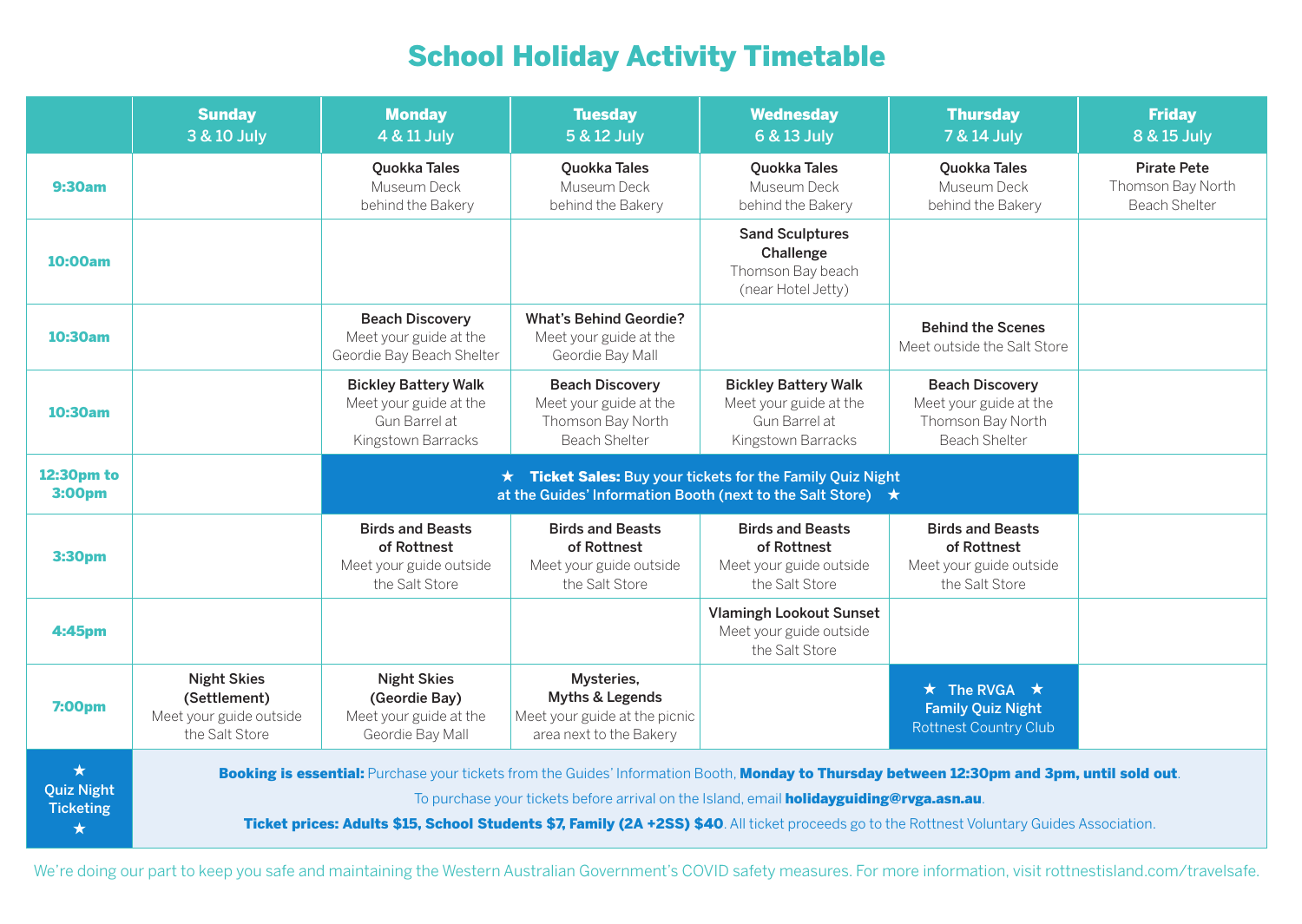### Bickley Battery Walk

Bike, hike, bus or march down to the Kingstown Barracks. Meet your guide at the Gun Barrel on the Parade Ground and explore the remnants of the WWII coastal defences.

#### Birds & Beasts of Rottnest

Take a walk on the wild side. Meet some of Rottnest Island's amazing birds, reptiles, and mammals in their natural habitats. Binoculars will be available.

### Mysteries, Myths & Legends

Join us for a stroll through the Settlement at night, meet characters from the Island's rich history and hear their stories. Don't forget your torch.

### Night Skies

Join us for a look at the planets and stars and hear about the wonders of the beautiful Rottnest night sky. Don't forget your torch.

#### Pirate Pete (Age 10 and under)

Join Pirate Pete's crew and learn about the mysteries of the deep blue sea, and hunt for hidden treasure.

#### Quokka Tales

'Okka the Quokka' Stories and colouring in. An educational and entertaining activity suitable for the young and young at heart.

### Sand Sculptures Challenge on Thomson Bay beach (near Hotel Jetty)

#### Celebrity Judge – Pirate Pete

Put your creative skills to work at the Sand Sculpture challenge. Use only the sand and what nature provides on the beach to create your very own piece of art. Look out for the banner on the beach at 10:00am indicating where to get to work. Judging commences around 11:00am.

Note: If beach conditions are unsuitable the event may be relocated at short notice. Watch for the signs on the boards outside the Salt Store, in Geordie Mall and at the advertised location.